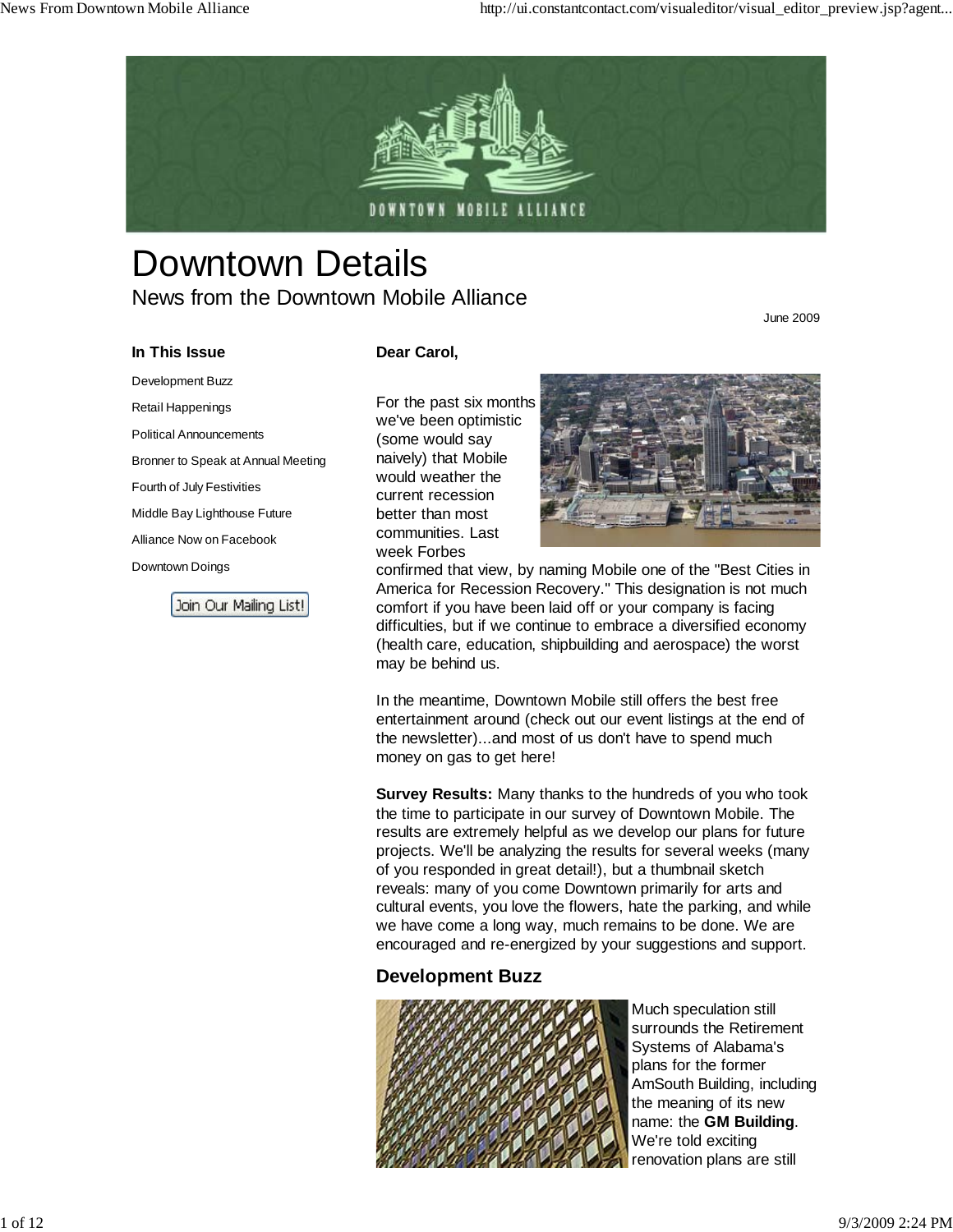being developed and hopefully Dr. David Bronner will reveal his vision when he addresses the annual meeting of the Downtown Mobile Alliance in September (see the related article below).

Meanwhile, major announcements continue to set a remarkable pace in Downtown Mobile. Birmingham hotel developer Mike Cowart, who finished the new Hampton Inn in record time, has announced his plans for the site of the American National Building at St. Joseph and St. Louis Streets. Once again in partnership with the Edmonds family, he'll be building an 81-room **Candlewood Suites Hotel**, designed for the extended stay business traveler. He plans to break ground in early August, and if experience is any indication, business travelers will be able to rest their weary heads well before the end of next year. The project will feature such energy saving innovations as a solarheated saltwater pool and solar panels to help heat water used by hotel staff.

In other development news:

- The 350 block of Dauphin is getting to be quite the concentration of creative energy. Joining Hernandez-Calhoun International Design and the Story Company ad agency on that block is the office of **Wellborn Ideas**. Stacy Wellborn specializes in direct marketing campaigns and internet based marketing, and has already been involved in some great downtown campaigns.
- The Riverview Office Tower is now fully leased with the addition of **Alion Science and Technology**, a defense contractor. The office with 40 employees took the remaining space on the 9th floor.

## **Retail Happenings Retail, Dining and Entertainment News**

The corner of Dauphin and Joachim Streets is "hopping" with new activity these days, as **Hopjacks Pizza Kitchen and Tap Room** opens its doors. The food is fresh and fast, but the beers are astonishing...50 varieties on tap! If you can't decide, knowledgeable bartenders are on hand to make suggestions, or try a sample of several. While you're waiting, be sure to try the Belgian Fries cooked in duck fat (the calories are worth it).



In other retail news:

- The Chesser Gallery at 306 Dauphin Street is morphing yet again. Artist and book binder Wayne McNeil will be opening the **Paper Wasp** in the funky space next to Spot of Tea. The hand marbled papers and exquisitely bound journals confirm that paper arts are still alive and well in Mobile. Look for a grand opening in September.
- Candidate for the District 2 City Council seat Lakisha Dotson has opened her headquarters on Jackson Street in Downtown Mobile. We're encouraged when political candidates see value in locating downtown and hope others will follow. Perhaps next year we'll even see a candidate for the hotly contested governor's race with offices in the heart of our city.
- Long time downtown screen-printer, Inkworks, has announced an interesting niche service providing t-shirts for family reunions. The sister business is called **4reunionshirts.com** and offers custom designs with a quick turnaround.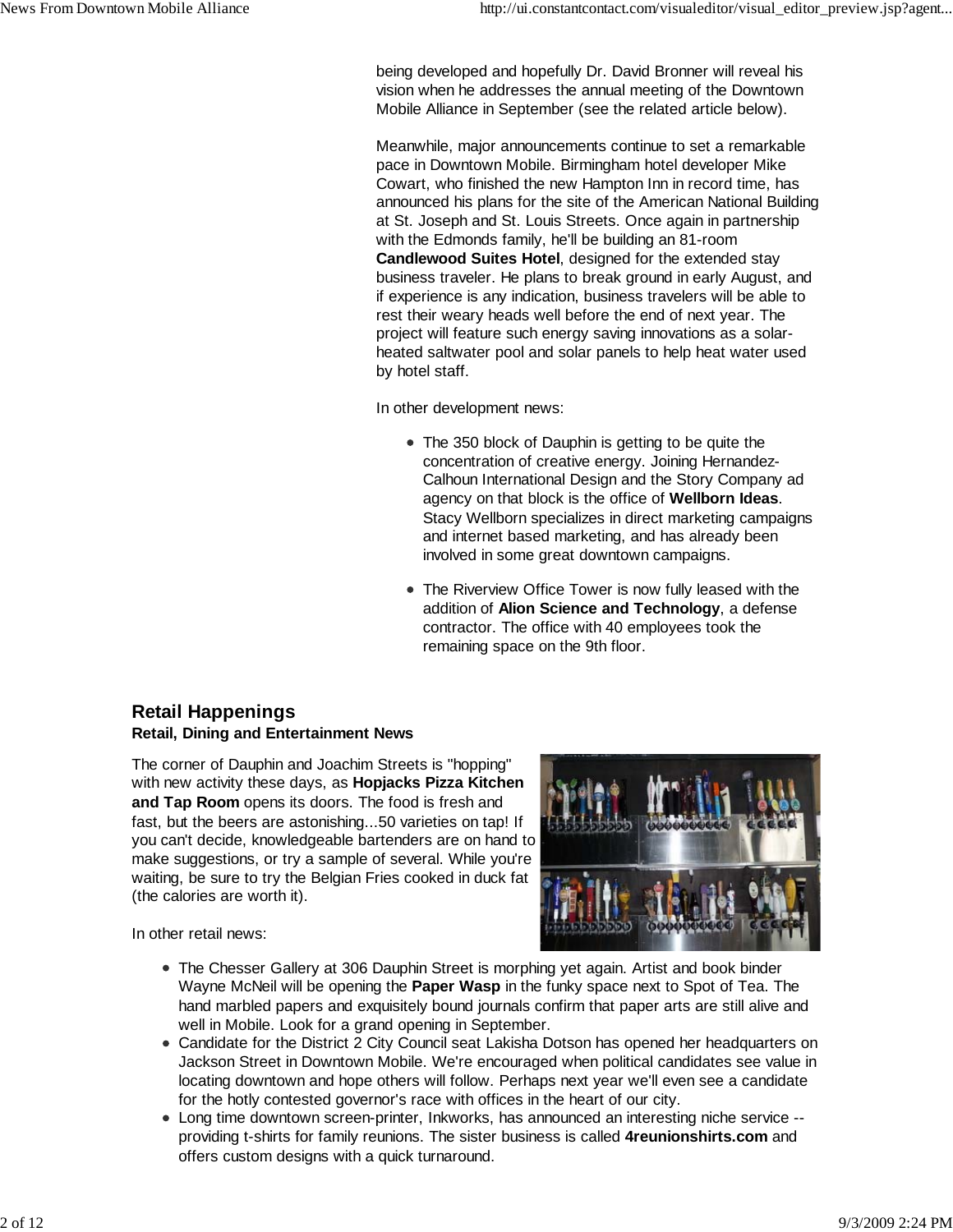Virginia McKean at Weddings to Brag About is now marketing The **Courtyard on Dauphin** (formerly Gus's) for receptions and special events. The 3,000 square foot courtyard has been beautifully remodeled to include an arbor, fountain and fireplaces.

## **Some upcoming live entertainment:**

- Soul Kitchen:
	- $\circ$  Galactic with Fuzebox Funk Friday, June 19
	- The 17th Floor Saturday, June 20
	- $\circ$  The Bailout Plan Friday, June 25
	- o Seven Mary Three Saturday, June 26
	- Drivin' n' Cryin' Sunday, June 27
	- $\circ$  Rehab Friday, July 3
	- Thriving Ivory with Jesse James Saturday, July 4
	- Zoogma Friday, July 10
	- Wiles Saturday, July 11
	- o The Velcro Pygmies Friday, July 17
	- o Past Pluto Saturday, July 18
- The Blind Mule:
	- Free the Hops Event Thursday, June 18
	- Furrows and Glasgow Friday, June 19
	- $\circ$  Southpaw Bandits, Big Shots (cd release) & Shifting Midnight Saturday, June 20
	- A Bridge To Burn, Mandown and Born Empty (Nashville) Friday, June 26
	- Renee Arozquesta, Spider and Octopus Thursday, July 2
	- $\circ$  Blind Mule Artfest featuring Kristy Lee, Red Mouth, Catatonic 5 and Much More -Saturday, July 4
	- Abstract Artimus, Bolt and TBA Friday, July 10
	- o Shining Path and Finite Automata Saturday, July 11
	- Jerky and A Bridge to Burn Friday, July 17
	- Clint Niosi and TBA Saturday, July 18
- Alabama Music Box:
	- Open Mic and The Bailout Plan Thursday, June 18
	- Local Band Showcase (Open to anyone) Friday, June 19
	- TKO Round 3, Indie/hip-hop dance party Saturday, June 20
	- Double Dagger and Big Rock Candy Mountain Sunday, June 21
	- $\circ$  Dirty South Tour with Cassovita, The Shotgun, Son of a Gun, Apathy Ensues -Tuesday, June 23
	- $\circ$  For the Fallen, Abacabb, Stray From the Path, When Amber Sleeps Wednesday, June 24
	- $\circ$  It Is Getting Better, Mic Messengers, Jewish Josh Thursday, June 25
	- 6 Pack Deep, Nester Makhno Friday, June 26
	- $\circ$  Jenny Lewis (of Rilo Kiley and Postal Service) with Heatless Bastards Saturday, June 27
	- $\circ$  The Starlight Mints, Amos and the Shoe and The Evangelicals (all ages) Sunday, June 28
	- o Dropdead Georgeous, He Is Legend, Before Their Eyes and Then There Were None -Tuesday, June 30
	- o Plain White T's Wednesday, July 1
	- $\circ$  Mob Town Revival, A Bridge To Burn and Little Buddah Thursday, July 2
	- Howlies, Mystic Path to Comic Relief and MC Trachiotomy Friday, July 3
	- I Wrestled A Bear Once, Handshake Murders, Architect and Sirens (all ages) -Monday, July 6
	- DJ Show Wednesday, July 8
	- $\circ$  Sugar Glyder Thursday, July 9
	- Super Nice Bros., Daikaiju, Deadly Fists of Kung-Fu and Nesie Friday, July 10
	- Squirrlehouse, Charmed I'm Sure, My Name Is John Michael Saturday, July 11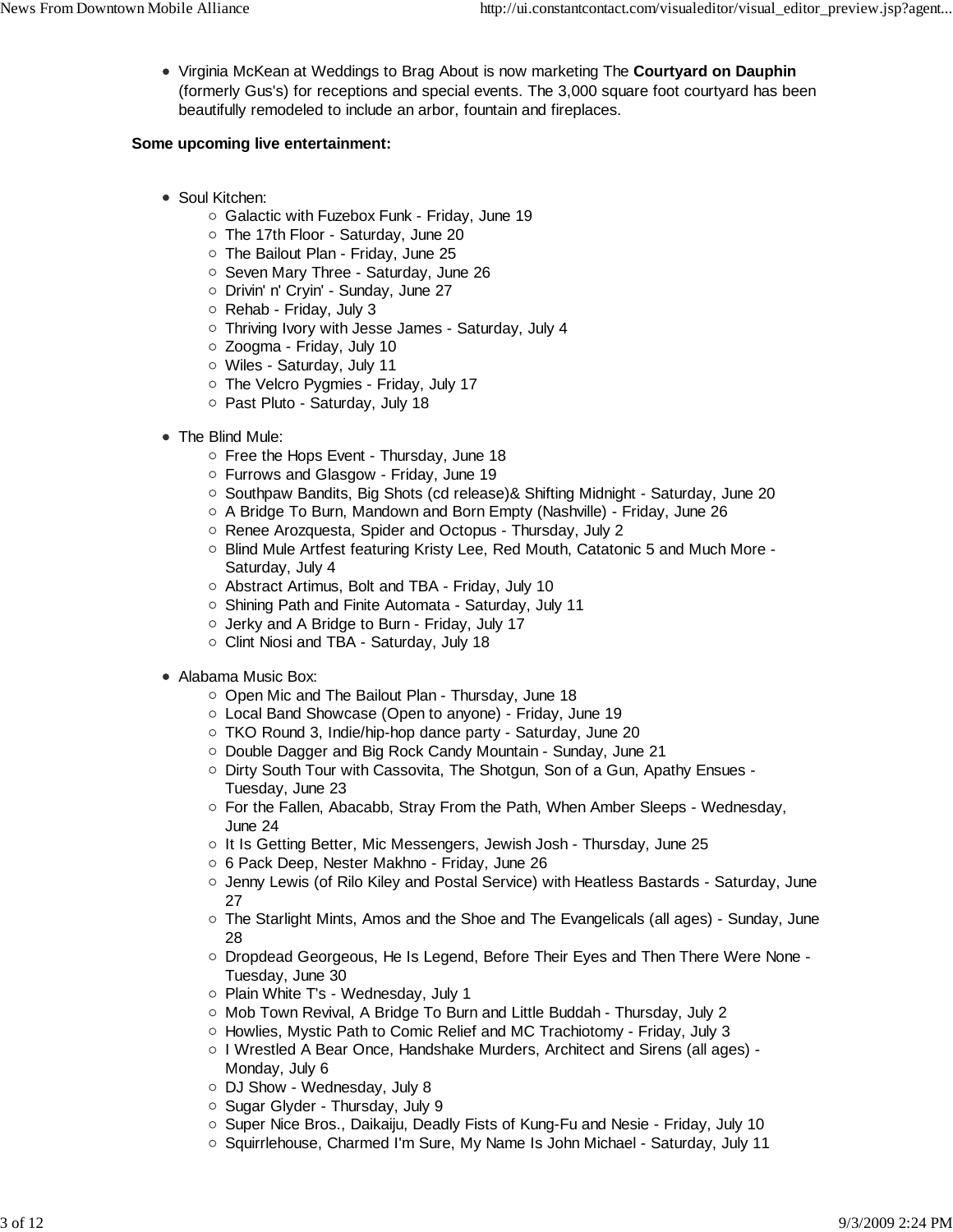- $\circ$  Nik Flagstar and his Dirty Mandy Dogs and Botox Party Tuesday, June 14
- Lions, Legendary Wings Wednesday, June 15
- $\circ$  Do Androids Dream, Josephine Collective and News on the March Thursday, June 16
- Eraser Eyes, Sarah June, P.D. Wilder, Anchors and Parachute Musical Friday, June 17
- Serda's Coffee
	- o Ivy Mike Friday, June 19
	- The Upside Saturday, June 20
	- Carey Dekle Friday, June 26
	- Gregg Gells Saturday, June 27
	- o Alex Culbreth Friday, July 3
	- Lil Greenwood Friday, July 10
	- Frank Jellet Saturday, July 11
	- $\circ$  Nick Gill Friday, July 17
	- Elements of a Difference Saturday, July 18

## **Tis the Season...**

...the political season, that is. The elections for the mayor and city council of Mobile will be held on

August 25th, with run-offs scheduled for October 6th, meaning the summer will be hot in more ways than one. This is an opportunity for citizens to choose their leadership...to make a change or support a popular incumbent. That critical decision shouldn't be made without information. To that end, the Alliance will be happy to publicize any municipal candidate's event that occurs within the Henry Aaron Loop. Our deadline for submitting information is the 14th of every month.



Additionally, we will be asking candidates in the all seven city council district races to provide answers to questions focused on Downtown

Mobile issues and concerns. If you would like to submit a question for the candidates, please email it to Carol Hunter at chunter@downtownmobile.org. The deadline for submitting questions is July 8th.

**Candidate Forum**: The Old Dauphin Way District is hosting a District 2 Candidate Forum **tonight**, June 18th, at Grace Lutheran Church at 1356 Government Street at 7:00 p.m. Candidates for the seat are William Carroll, Lakisha Dotson and Jeffery Jones.

**Upcoming events**: Fred Richardson, District 1 incumbent, will be having a Re-Election Reception at Wintzell's Oyster House at 605 Dauphin Street on Friday, June 26th from 5:00 p.m. - 7:00 p.m.

## **Dr. David Bronner to Speak at Annual Meeting**



Make plans now to attend the fourth annual Downtown Mobile District Management Corporation Annual Meeting, set for September 2, 2009 at the Battle House Hotel. Dr. David Bronner, CEO of the Retirement Systems of Alabama, will be the keynote speaker.

Although reservations for tables are not yet being taken yet, we are accepting sponsorships for the event. The \$1000 sponsorship includes a table for 10 and publicity in all advertising and printed materials. Already signed on are: the Alabama State Port Authority, AirWind Creative, The Battle House Hotel, Carnival Cruise Lines, Hand Arendall, Lyons, Pipes & Cook, Red Square Agency, Renaissance Riverview Hotel, John Toomey & Company, and Volkert & Associates.

Dr. Bronner never fails to delight, provoke and challenge us with his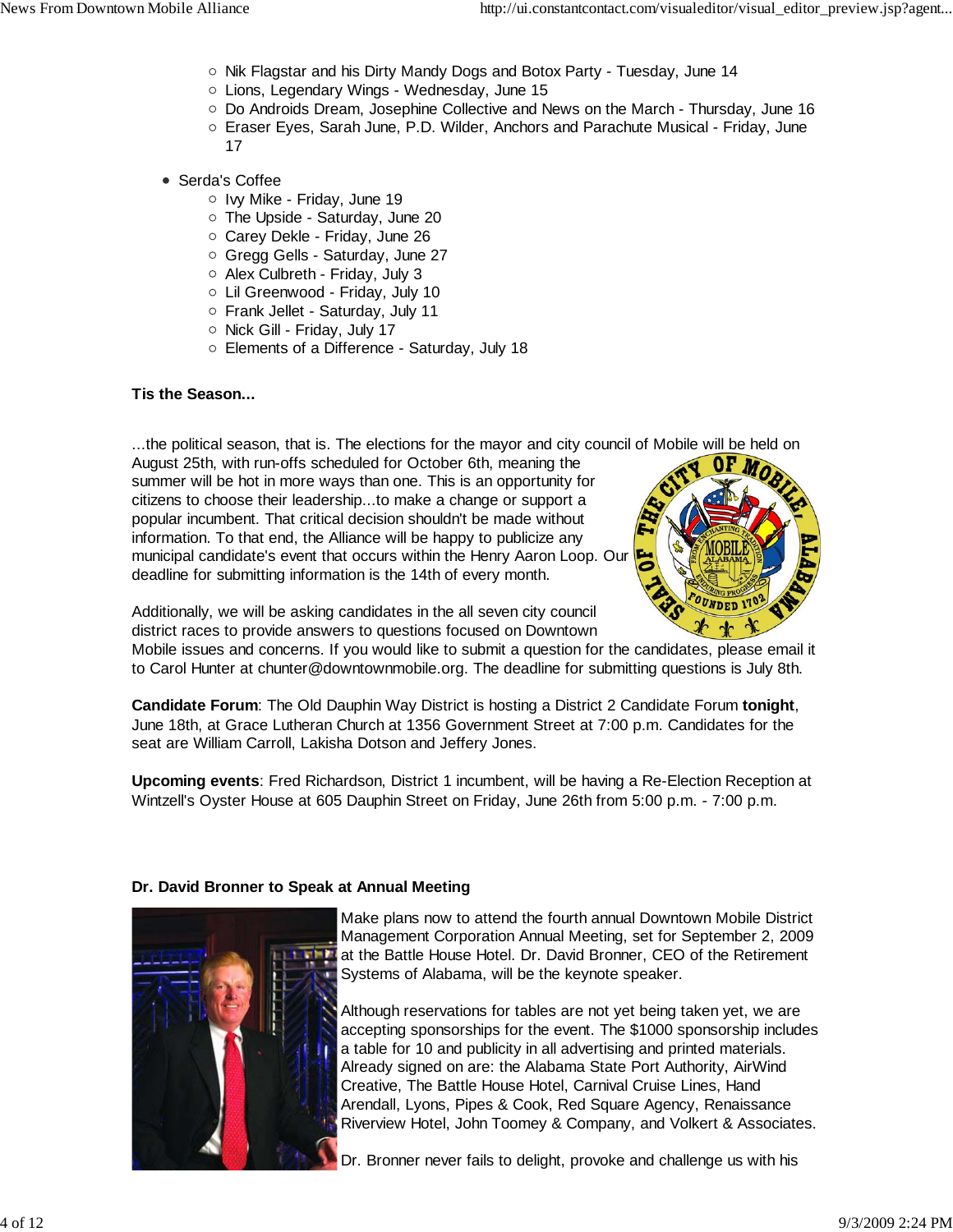**Comments and observations.** You won't want to miss this event!

#### **Independence Day Festivities Include Crew of the USS Independence**

The Battleship Commission is dedicating the Fourth of July celebration to the two crews of the Mobile-built USS Independence. The 50-60 families will be guests of honor at Battleship Park on the Fourth, and the commanding officers tell us they are all looking forward to meeting the thousands who are expected to attend the event.

As has become tradition, the Mobile Symphonic Pops Band will entertain the crowd until the spectacular fireworks show after dark.



The men and women of the Independence will be leaving us as soon as the ship is commissioned, so this is a wonderful opportunity to demonstrate support for them as they prepare for missions around the world.

#### **Middle Bay Lighthouse Future Being Discussed**



Though technically not in downtown, the Middle Bay lighthouse served as a beacon for ships entering our port for many years. Though it is no longer active, the lighthouse is one of Mobile's most treasured icons, and the Alabama Historical Commission is now considering its future. The Commission currently owns the lighthouse and is seeking public input on an independent proposal to move it from the Bay to Battleship Memorial Park.

The public forum will be held **Tuesday, June 23rd at 1:30 p.m. at the Magnolia Ballroom at Brookley Field (254 Old Bayfront Drive).**

Directions to Magnolia Ballroom

#### **Alliance Enters the Age of Social Media**

Recognizing the value of new marketing platforms, the Alliance now has a Facebook page and a new, more dynamic web site. After only a couple of months, we've attracted 400 fans on Facebook, some of whom are posting wonderful images, videos and comments about Downtown Mobile. If you're on Facebook, please sign up to become a fan. And be sure to visit the new web site and let us know what you think.

#### Visit the new web site

**Downtown Doings** Some events around Downtown Mobile

 *Stand against MS* **Lyons, Pipes & Cook, 2 N. Royal Street** Friday, June 19, 9:00 a.m. - 5:30 p.m.

Join the Mobile Chapter of the Association of Legal Administrators on the sidewalk at 2 N.



Royal Street for an old fashion lemonade stand to raise awareness and money to create a world free of Multiple Sclerosis. Last year the Association raised more than \$4000 for the effort, and with heat indexes topping 100 degrees, this year's stand should beat that, no sweat!

Visit the Stand Against MS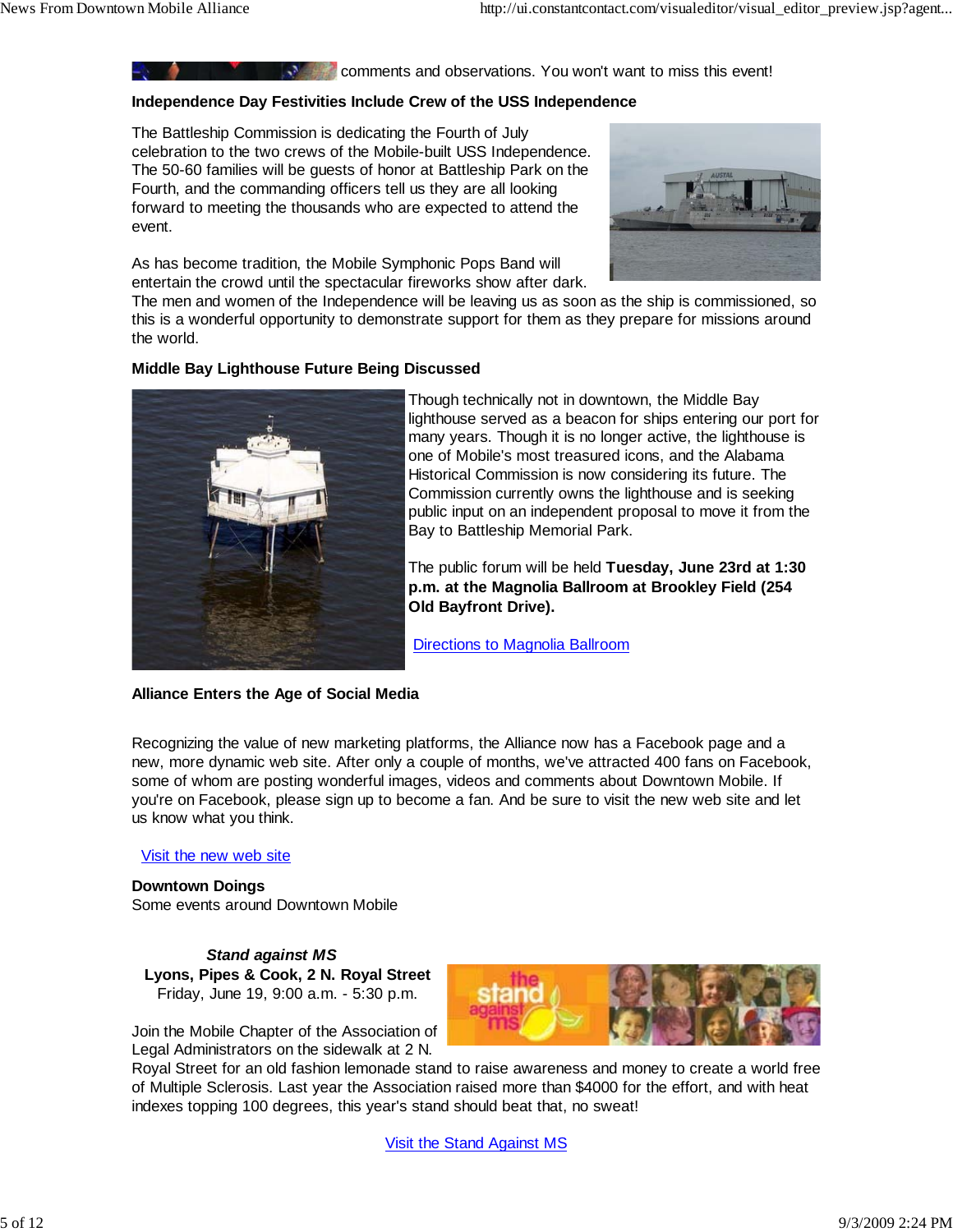

## *Pirates!*

**Museum of Mobile** Now through Saturday, July 18

This exhibition provides an historic account of some of the more famous Pirates of Florida's East Coast. Found on display are artifacts, including coins, bullion, ingots and tools recovered from shipwrecks off of the East Coast of Florida. Grab your cutlass, don an eye-patch, hoist the Jolly Roger, and climb aboard as we set sail for a glimpse of the characters that charged local waters with their intrigue and

exploits. No passports are necessary, only a desire for adventure. Admission is \$5 for adults, \$3 for students and free for kids under 6.

#### Museum of Mobile

# *The Girlfriend Experience* **The Crescent Theater**

Now through Thursday, June 18 Shot in a an artistic cinema verité style, the ups and downs of GFE's story line are less compelling than the very credible performance of awardwinning adult film actress, Sasha Grey, as a determined young woman that has managed to achieve success as an upscale escort without any apparent loss of dignity, but clearly at the expense of her ability to feel anything deeply, be it with her clients or in her personal life. In an uncomplicated way, the film makes a provocative point about the more subtle costs of switching off aspects of our aliveness (i.e. our caring) to get ahead. Show times are at 6:00 p.m. (\$7) and 8:30 p.m. (\$9). The Crescent Theater





*Here Comes the Bride* **Cathedral Square Gallery** Now through Tuesday, June 30

Featuring photographers: Michael Mastro, Leigh Holman, Jean-Marie Lee and Laura Worsham. Open Tuesday-Saturday 11 a.m.to 5 p.m. and Sunday 11 a.m. to 3 p.m.

Cathedral Square Gallery

*Ringling Bros. and Barnum & Bailey present OVER THE TOP!* **Mobile Civic Center** Thursday June 18 - Sunday June 21

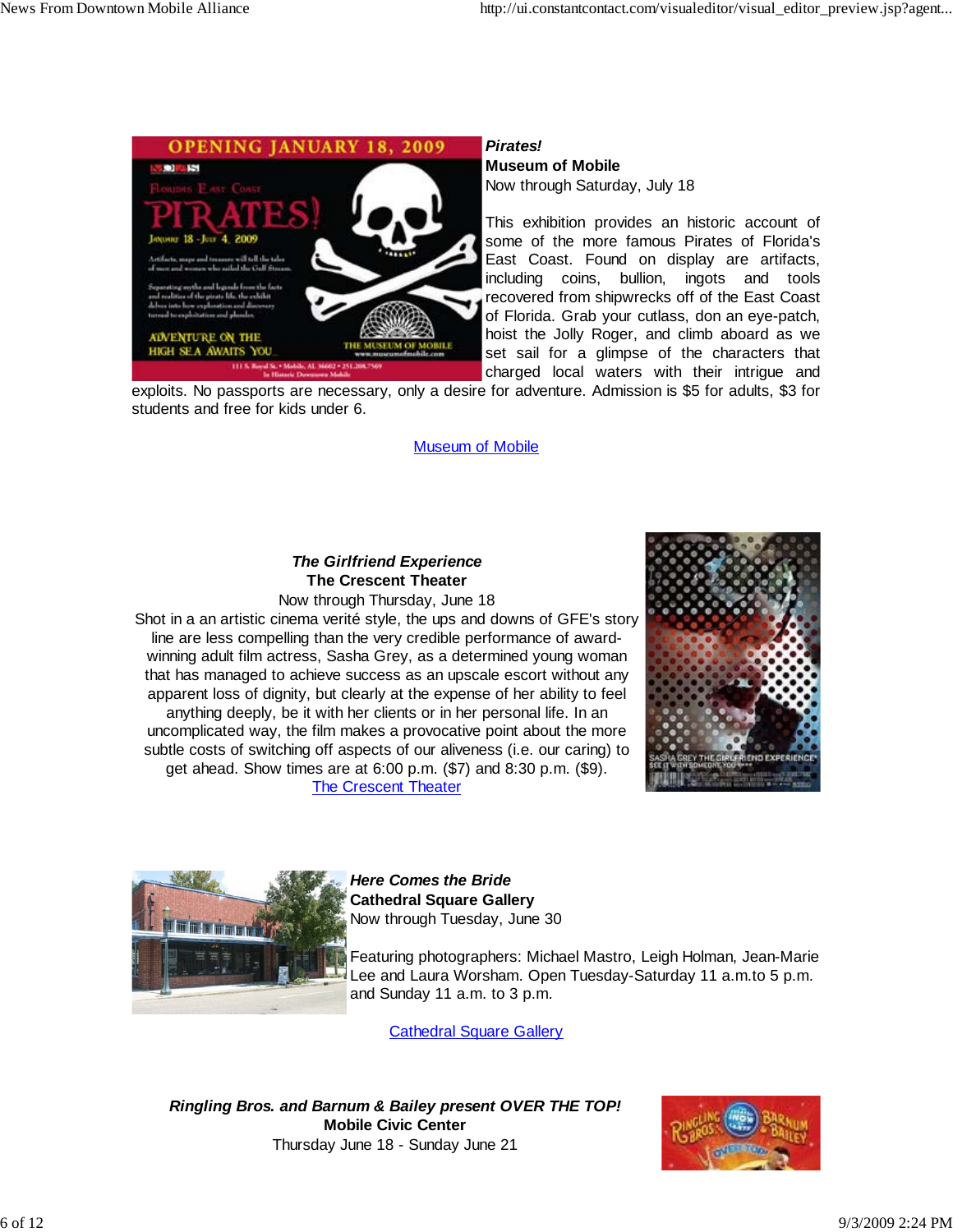A wacky and whimsical circus spectacular where dogs fly, Asian Elephants skip, hop and groove and one courageous man stands eye to eye with a pack of powerful Bengal tigers. Circus celebrities help rev-up the motorcycle madness featuring one cycle on a high wire and seven speeding riders in a Globe of Steel. Extraordinary aerial acts fill the double-decker trapeze and Chinese acrobats propelling through the air. Showtimes: Thursday 7:00 p.m.,



Friday 7:00 p.m., Saturday 3:00 p.m. and 7:00 p.m., Sunday 1:30 p.m.

Ringling Bros.

## *Spring Watercolor Exhibition* **Koch Galleries**

Now through Tuesday, June 30

Featured artist Nancy Lippold; works by Louisa Swinborne, H. Goldschmidt, "Shiney" Moon, Bea Tucker, Betty Walker, Kathy Whitinger, Frances Ashcraft and others. Also: Together Again: Fred Marchman and John Chamblin: 25 works in a variety of media. 11 a.m. - 4 p.m.



## *Imagillaboration: Collaborative Sculpture Project* **Space 301**

Now through Sunday, July 5

Conceived and organized by Florida Community College at Jacksonville sculpture professor Michael Cottrell, this project has been a collaboration on an immense scale. 106 professional artists from 26 states worked in small, regional groups to create a collection of three-dimensional works.

Space 301

## *Carry On: Celebrating Twenty Years of the Alabama Folk Arts Apprenticeship Program* **Mobile Arts Council**

Now through Friday, June 26th.

An exhibition of photographs of fifty master folk artists by Mark Gooch, examples of the artists' work, including baskets, musical instruments, pottery, quilts and furniture; from the Alabama State Council on the Arts and the Alabama Center for Traditional Culture.



Mobile Arts Council



*Revolutionary Road* **Mobile Public Library, Ben May Main Library** Thursday, June 18 In this portrait of an American marriage, Frank and April Wheeler seem to be a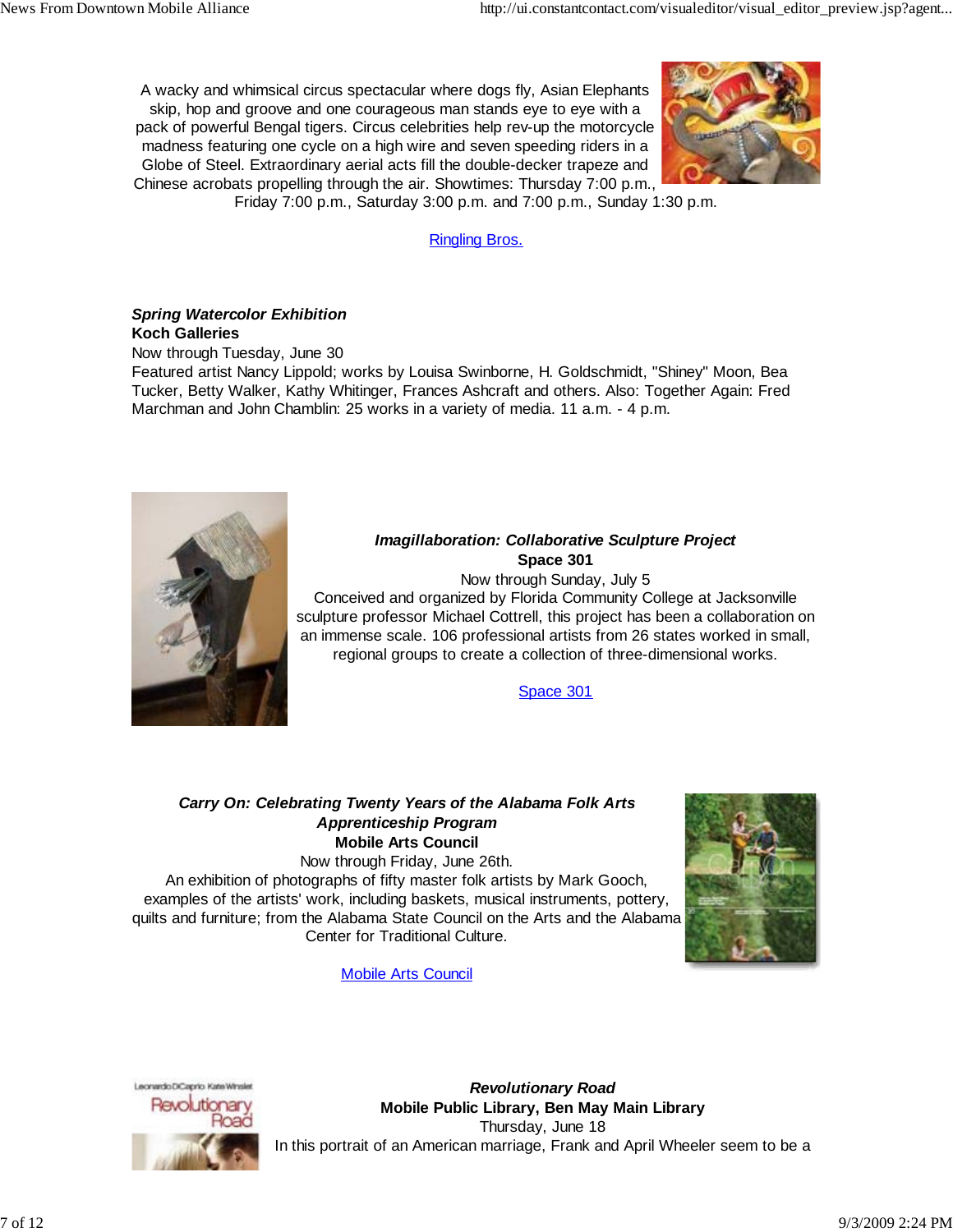

perfect couple but struggle behind closed doors with their personal demons. Determined not to become victim of the homogenous suburbs of the 1950's, the two make the decision to move to Paris, but this change forces the cracks that had already formed to be realized. The film runs 119 minutes and is rated R for language and some sexual content and nudity. Admission is free. The film will begin at 7:00 p.m.

Mobile Public Library

# *One Night in Verona* **Mobile Carnival Museum**

Friday, June 19th

Authentic Italian dinner and live performances. Benefits the Mobile Carnival Theatre Company. Individual tickets are \$30 and for a couple \$50. Email mobilecarnivaltheatre@gmail.com for more information.



# *Anvil! The Story of Anvil* **The Crescent Theater**

Friday June 19 through Thursday June 25 "At 14, best friends Robb Reiner and Lips made a pact to rock together forever. Their band, Anvil, hailed as the 'demi-gods of Canadian metal,' influenced a musical generation that includes Metallica, Slayer and Anthrax, despite never hitting the big time. Following a calamitous European tour, Lips and Robb, now in their fifties, set off to record their 13th album in one last attempt to fulfill their boyhood dreams." Show times are 6 p.m. (\$7) and 8:30 p.m. (\$9).

**Crescent Theater** 

## *Murder at the Fruitcake Inn* **Mobile Carnival Museum**

Saturday, June 20

Welcome to the Fruitcake Inn in the quaint little town of Fruitcake, Louisiana.

The Fruitcake Inn is home to some strange but lovable characters. Watch as some of the strangest residents come out of their rooms to try to help in this murder investigation but only lead to more confusion and laughter. If you can guess who did THIS one, you're quite the detective!!! Tickets are \$55 per person, which includes a tour of the museum, an unlimited wine bar, and a meal from The Pillars.

## Mobile Mystery Dinners



*These Are A Few of My Favorite Things* **Mobile Public Library, Ben May Main Library** Saturday, June 20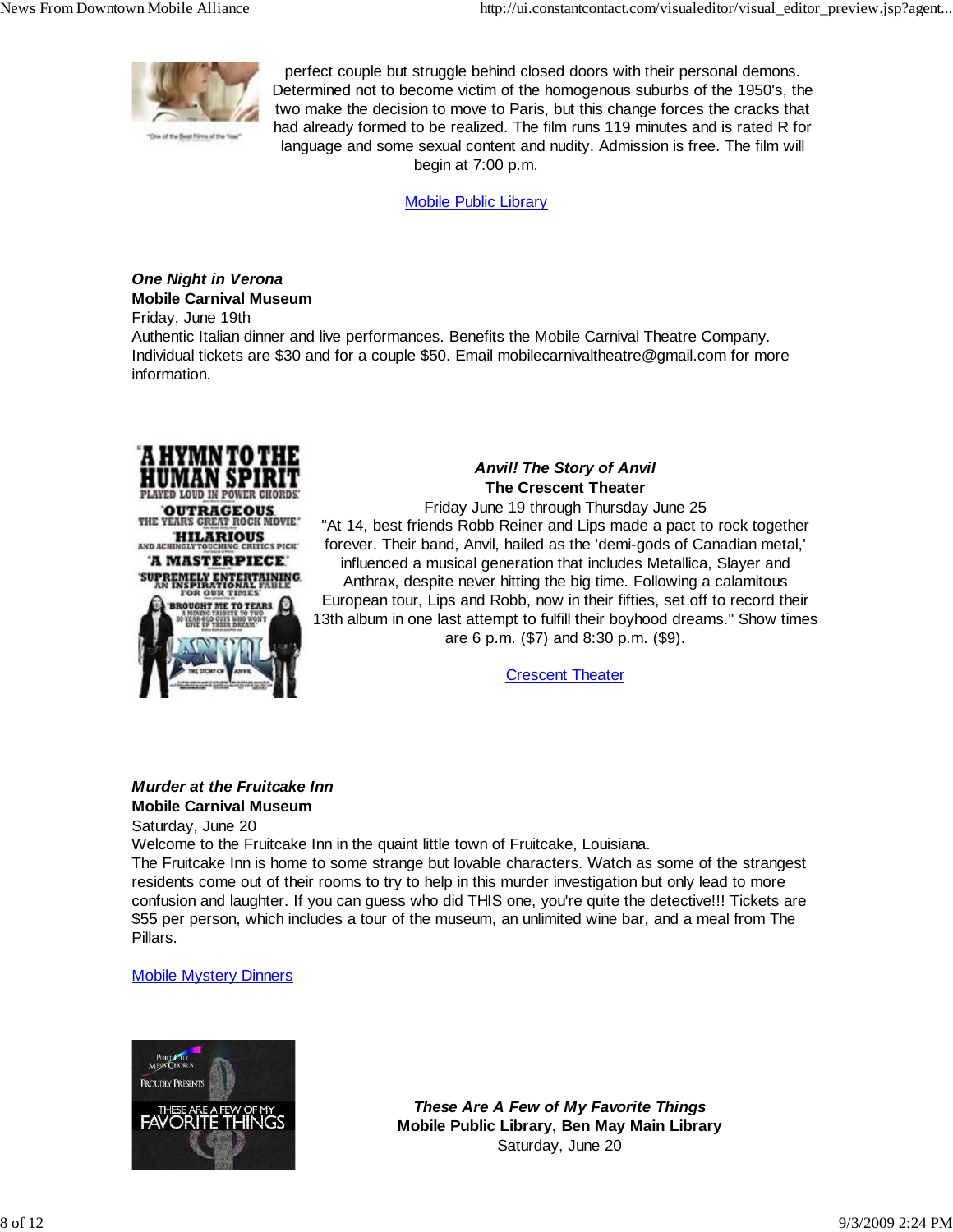

A collection of your favorite Broadway songs sung by the Port City Men's Chorus. Director: David Ayers. Show time is 7:30 p.m. Tickets are \$10 in advance and \$15 at the door.

Port City Men's Chorus

## *Jazz Jambalaya: Errol Gardner*

**Gulf City Lodge**

Monday, June 22

Performers TBA; program developer: John Kennedy. MOJO (Mystic Order of the Jazz Obsessed) Monthly salute to jazz greats at 6:30 PM. Members/ \$7; nonmembers/ \$10 (includes a jambalaya dinner). Call 251.459.2298 for more information.

## *Seniors, Take Charge! Informed Health Decisions For An Independent Lifestyle* **Mobile Public Library, Ben May Main Library**

Tuesday, June 23

 Presented by the University of South Alabama's Beverly Rossini (Outreach/Information Resources Librarian, Baugh Biomedical Library) and Paula Webb (Government Documents Librarian) at 6:30 p.m. Free, but registration required.







**From Pressed to Cut: A Look At 19th Century Glass in the Bellingrath Collection Bellingrath Gardens and Home**

Wednesday, June 24 Tour of the Bellingrath Home with Tom McGehee at 10:30 a.m. at the Bellingrath Gardens and Home. Members are free; nonmembers: adults \$11; children 5 to 12 \$6 (includes garden admission). Reservations requested.

**Bellingrath Gardens** 

## *Shirley Caesar and The Caesar Kings*  **Saenger Theatre** Friday, June 26

With an exhaustive list of career credits, singer and Pastor Shirley Caesar tirelessly works in the name of Jesus Christ. She believes the Lord is trusting her to deliver the Word, and her efforts speak greatly to her faith and application of it. Her latest musical effort, Shirley Caesar & Friends, is a collection of collaborations intended to bridge gaps. Tickets are beginning at \$20 and are on sale now.

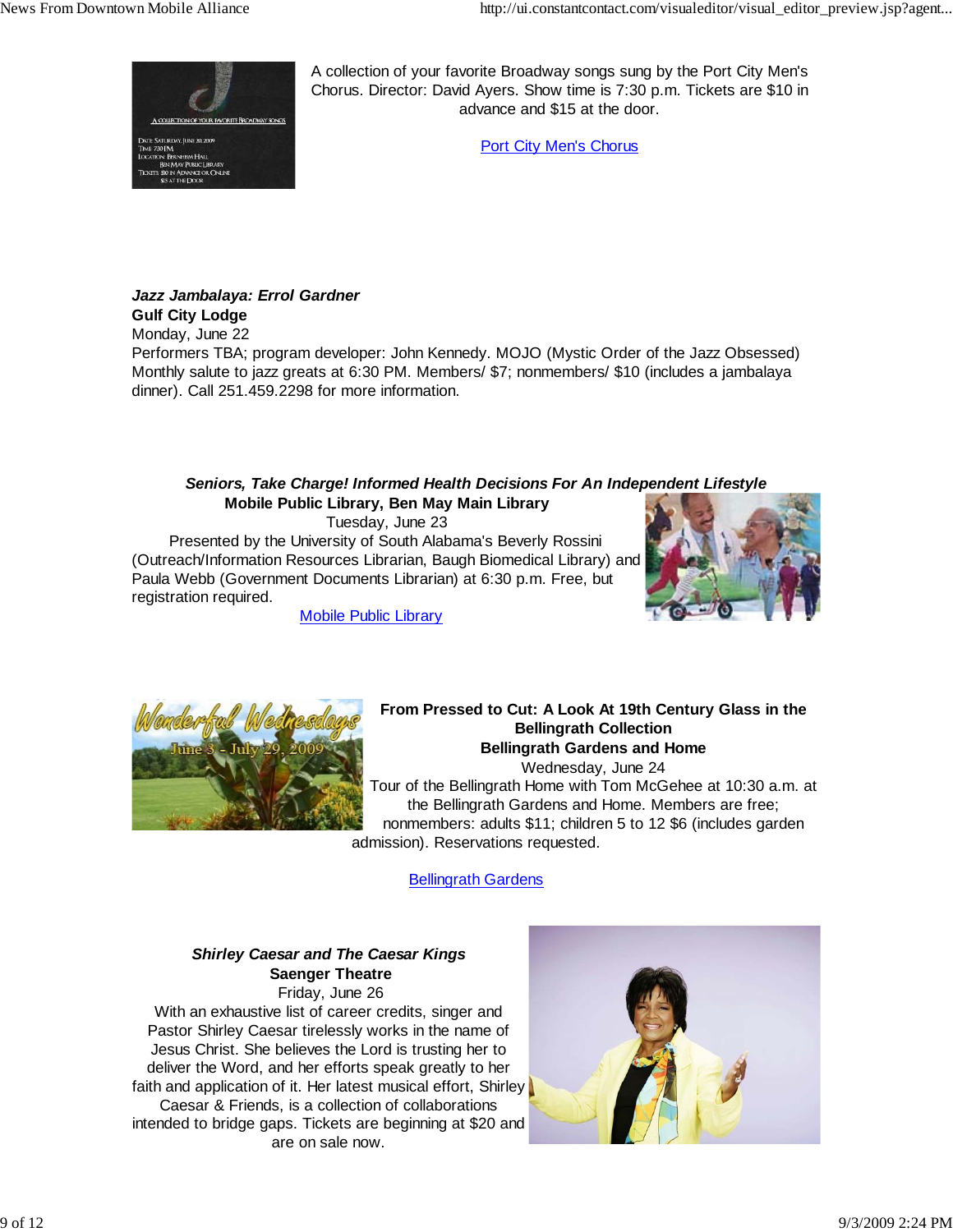

# *Goodbye Solo* **The Crescent Theater**

Friday, June 26 through Thursday July 2 On the lonely roads of Winston-Salem, North Carolina, two men forge an improbable friendship that will change both of their lives forever. Solo is a Senegalese cab driver working to provide a better life for his young family. William is a tough Southern good ol' boy with a lifetime of regrets. Through this unlikely but unforgettable friendship, Goodbye Solo deftly explores the passing of a generation as well as the rapidly changing face of America. Show times are 6 p.m. (\$7) and 8:30 p.m. (\$9).

The Crescent Theater

*Market on the Square* **Cathedral Square** Saturday, June 27 Saturday, July 4 Saturday, July 18

Locally grown produce, seafood, beef, honeys, breads, pastas, cheeses, plants, handcrafted goods for kitchen and home; live music; games and other activities. Presented by the City of Mobile's Neighborhood & Community Services. From 7:30 a.m. to 11 a.m.

Neighborhood & Community Services





## *52nd Annual AJM National Finals* **Mobile Civic Center** Sunday, June 28

See the nation's top high school senior females compete in physical fitness, self-expression and talent at the 52nd AJM National Finals. Lindsey Brinton, AJM 2008, will return to pass the official gold medallion to America's Junior Miss 2009. More than \$150,000 in cash scholarships to be awarded. Begins at 7p.m.

America's Junior Miss

# *There's One In Every Family* **Saenger Theatre**

Sunday, June 28 Let the struggles of this family drama inspire you to become better a person. Your souls will be awakened as you are entertained by one of the best stage plays of the year. Be there as Shirley Murdock and the exuberantly talented

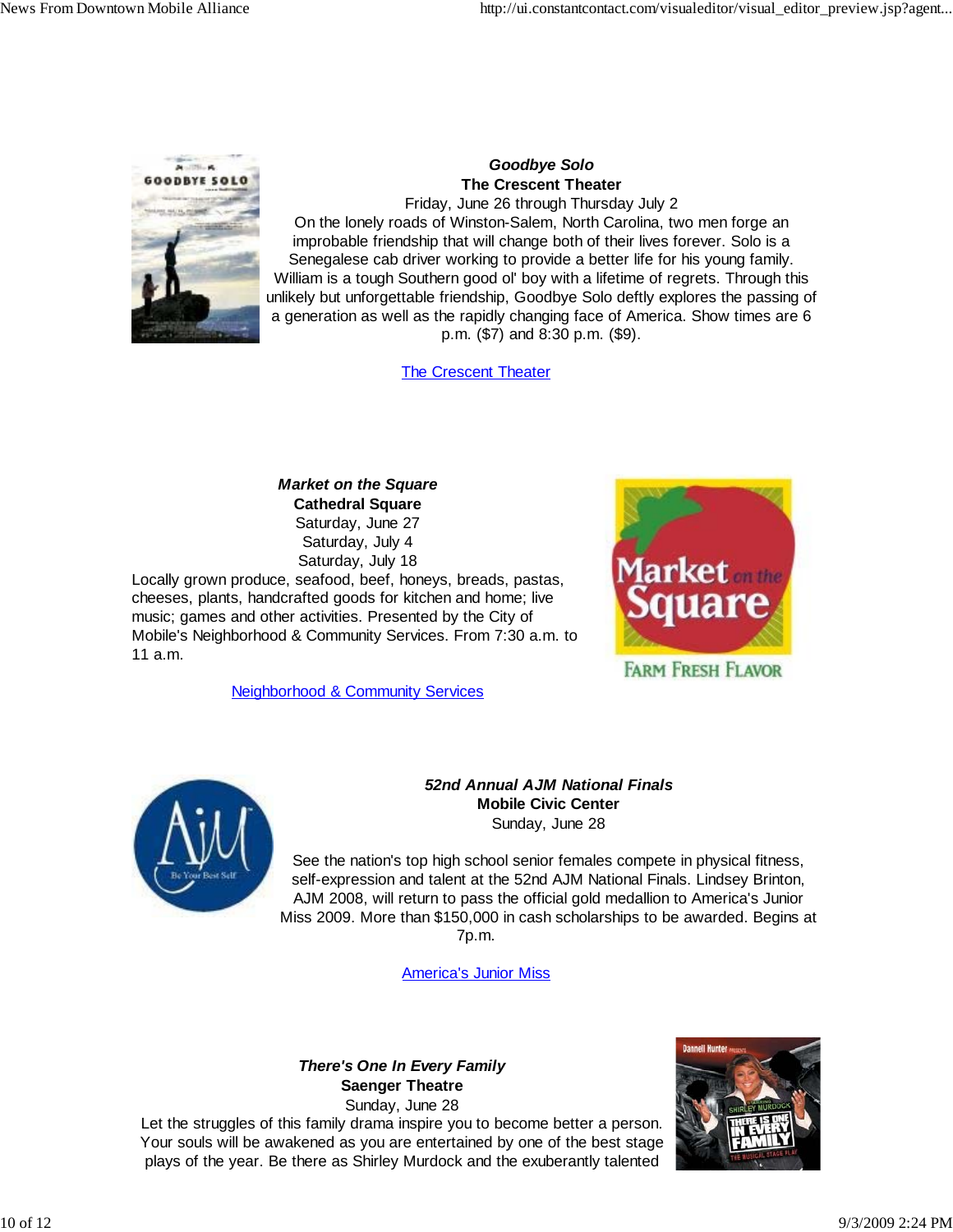cast light up the stage like you never seen before. After all, There is one in every family. Showtime: 7:30 p.m.

**Saenger Theatre** 





## *Cascading Mums* **Bellingrath Gardens and Home** Wednesday, July 8

Chuck Owens will share Bellingrath's secrets, as well as plants, with those interested in creating their own cascades. Will begin at 10:30 a.m. Members are free, Non-members: adults \$11 and children 5-12 \$6. This price includes garden admission. Reservations are requested.

Bellingrath Gardens

## *Romeo and Juliet* **Mobile Theatre Guild**

Thursday, July 9 through Sunday

A tragedy by William Shakespeare presented by the Mobile Carnival Theatre. Directed by Brent Murrill; Fight Choreographer Fulton Burns. General admission is \$15/student \$10. Contact 251.545.0447 for more information.

# *LoDa Artwalk* **Cathedral Square Arts District**

Friday, July 10

Exhibitions and entertainment will be presented in a variety of downtown galleries and other venues. The Artwalk is sponsored by the City of Mobile's Department of Neighborhood and Community Services. The Artwalk will continue every Second Friday of the month, 6 p.m. to 9 p.m.



Neighborhood & Community Services

## *The Night Sky Over Bellingrath* **Bellingrath Gardens and Home**

Friday, July 10

Bellingrath will host a special Astronomy program for families from 7 to 9 p.m. Astronomers from the Physics Department of the University of South Alabama will be on Bellingrath's Great Lawn to help families view the sky and learn more about what they see. Two telescopes will be available during the program. Guests are encouraged to bring their own telescopes, binoculars, blankets and/or chairs. Special discount admission: Adults \$5, Children \$1 and Members are admitted free. Reservations are requested. Weather permitting.